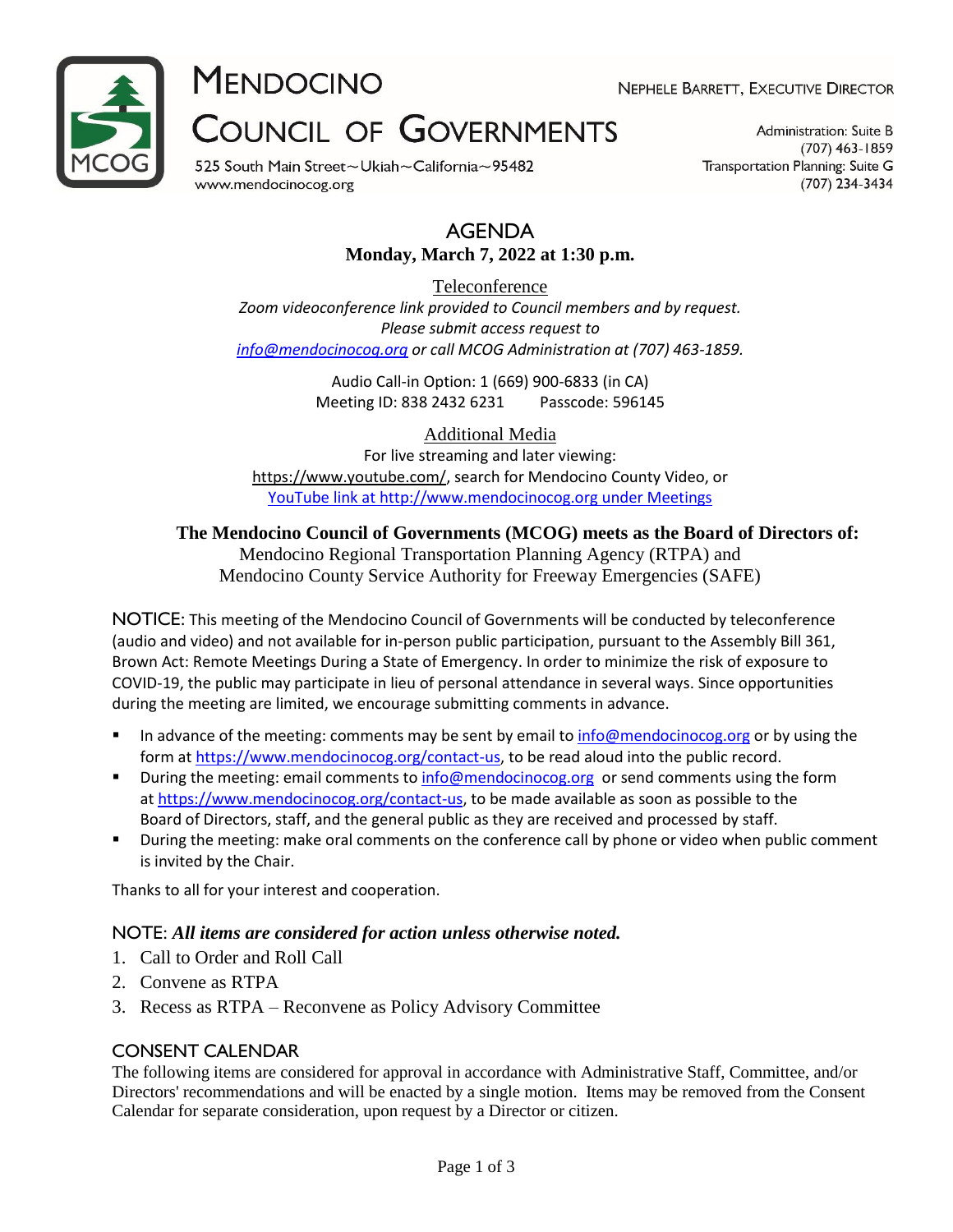- 4. Adoption of Resolution No. M2022-04 Making Continued Findings Pursuant to Assembly Bill 361 to Conduct Public Meetings Remotely for MCOG's Legislative and Advisory Bodies During the COVID-19 State of Emergency
- 5. Approval of February 7, 2022 Minutes

# PUBLIC EXPRESSION – *Please refer to notice at top of this Agenda.*

6. Participation is welcome in Council meetings. Comments will be limited to three minutes per person and not more than ten minutes per subject, so that everyone can be heard. "Public Expression" time is limited to matters under the Council's jurisdiction that may not have been considered by the Council previously and are not on the agenda. No action will be taken. Members of the public may comment also during specific agenda items when recognized by the Chair.

# REGULAR CALENDAR

- 7. Covelo Trail Ad Hoc Committee Recommendations of February 25, 2022: Approval of Additional Allocation from Surface Transportation Block Grant (STBG) Partnership Funding Program for Covelo SR 162 Corridor Multi-Purpose Trail Project to Accommodate Extension of Professional Services Agreement with Right-of-Way Consultant
- 8. Adoption of Resolution No. M2022-<sup>\*</sup> Authorizing the Executive Director to Execute Applications and Agreements Required to Process Documentation for the Covelo SR 162 Corridor Multi-Purpose Trail Project to the Bureau of Indian Affairs
- 9. Executive Committee Recommendations of February 28, 2022:
	- a. Approval of Extensions to Professional Services Agreements through September 30, 2023
		- i. Administration & Fiscal Services Dow & Associates
		- ii. Planning Services Davey-Bates Consulting (DBC)
	- b. Draft FY 2022/23 Regional Transportation Planning Agency (RTPA) Budget *- No Action*

## RATIFY ACTION

10. Recess as Policy Advisory Committee – Reconvene as RTPA – Ratify Action of Policy Advisory **Committee** 

## REPORTS

- 11. Reports Information *No Action*
	- a. Caltrans District 1 Projects Update and Information
	- b. Mendocino Transit Authority
	- c. North Coast Railroad Authority
	- d. MCOG Staff Summary of Meetings
	- e. MCOG Administration Staff
		- i. Miscellaneous
		- ii. Next Meeting Date Monday, April 4, 2022
	- f. MCOG Planning Staff
		- i. 2022 Regional Transportation Plan & Active Transportation Plan Final Adopted
		- ii. Feasibility Study Mobility Solutions for Rural Communities of Inland Mendocino County – *verbal report*
		- iii. Local Road Safety Plans Update *verbal report*
		- iv. Miscellaneous
	- g. MCOG Directors
	- h. California Association of Councils of Governments (CALCOG) Delegates